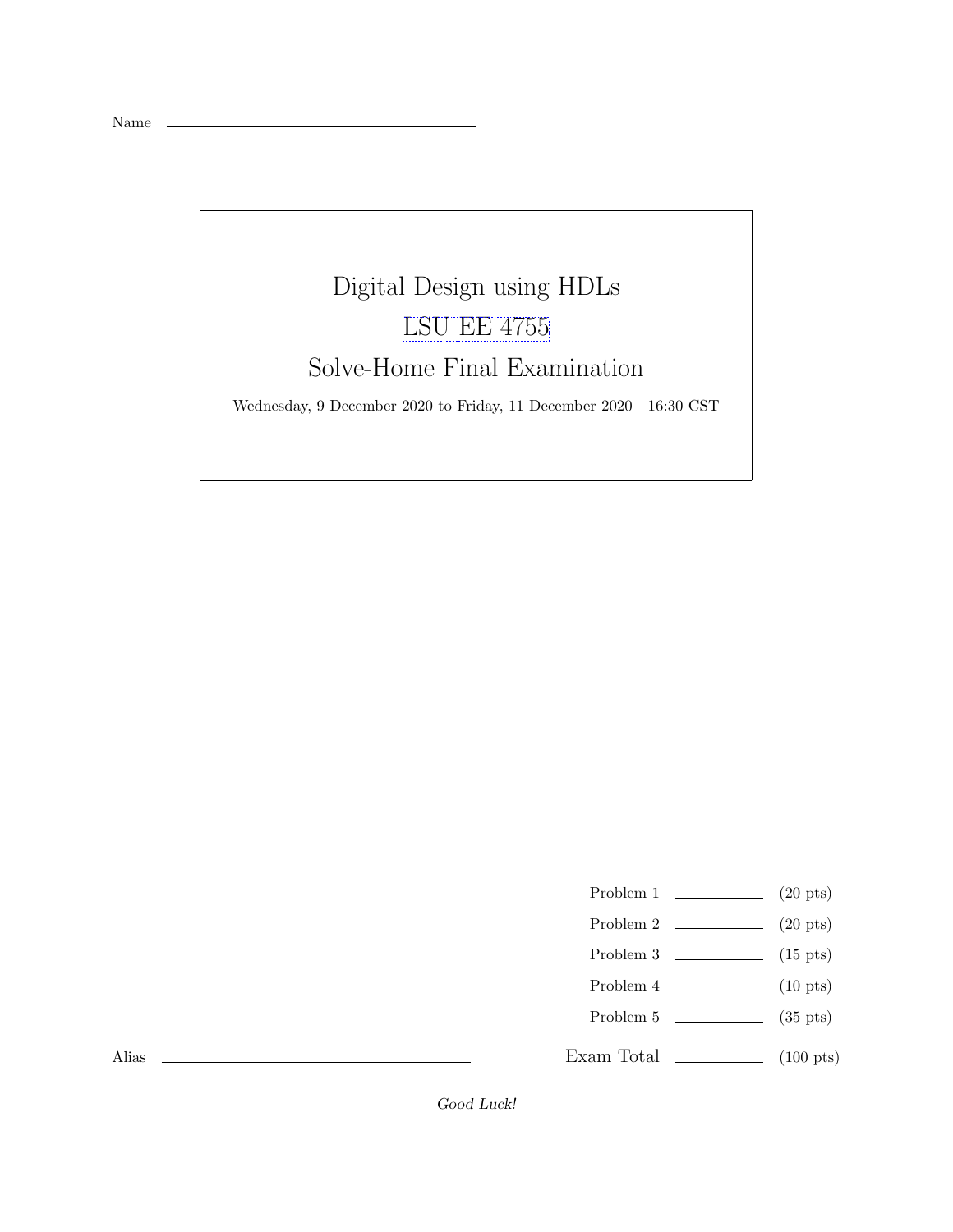Problem 1: [20 pts] Module prob1\_seq, below, is based on the solution to 2016 Final Exam Problem 1 (also appearing in problem set <https://www.ece.lsu.edu/koppel/v/guides/pset-syn-seq-main.pdf>, please look at that solution). In that problem an incomplete diagram of the hardware was given, similar to the one on the next page, and a module was to be completed so that it computes  $v0*v0 + v0*v1 + v1*v1$ consistent with the hardware. The completed module appears below, with minor simplifications. If you must know, the simplifications include omitting the floating-point modules' round inputs and status outputs. Also, the case statement was replaced by an if/else statement. In case anyone is concerned, this wordy aside would be omitted from an in-class exam.

Though module prob1\_seq is now complete, the hardware diagram isn't. In this problem complete the diagram of the synthesized hardware based on the module below. The diagram omits the hardware for step, select signals for the multiplexors, enable signals for some of the registers, etc. Optimize the hardware that compares step to a constant. Do so by showing individual gates rather than an equality or comparison unit.

Complete the diagram so that it shows inferred hardware after some optimization.

Where step is compared to a constant, show individual gates, not a comparison unit.

```
module prob1_seq
  ( output logic [31:0] result, output logic ready,
    input uwire [31:0] v0, v1, input uwire start, clk );
   uwire [31:0] mul_a, mul_b, add_a, add_b, prod, sum;
  logic [2:0] step;
  logic [31:0] ac0, ac1;
   localparam int last_step = 4;
   always_ff @( posedge clk )
     if ( start ) step \leq 0;
     else if ( step < last_step ) step <= step + 1;
   CW_f<sub>p_mult</sub> m1( .a(mu1_a), .b(mu1_b), .z(prod) );
   CW_f pad a1( .a(add_a), .b(add_b), .z(sum));
   assign mul_a = step < 2 ? v0 : v1;
   assign mul_b = step == 0 ? v0 : v1;
   assign add_a = ac0, add_b = ac1;
   always_ff @( posedge clk )
     begin
        ac0 \leq prod;if ( step < 3 ) ac1 \leq step ? sum : 0;
        if ( start ) ready \leq 0; else if ( step == last_step-1 ) ready \leq 1;
     end
   assign result = sum;
```

```
endmodule
```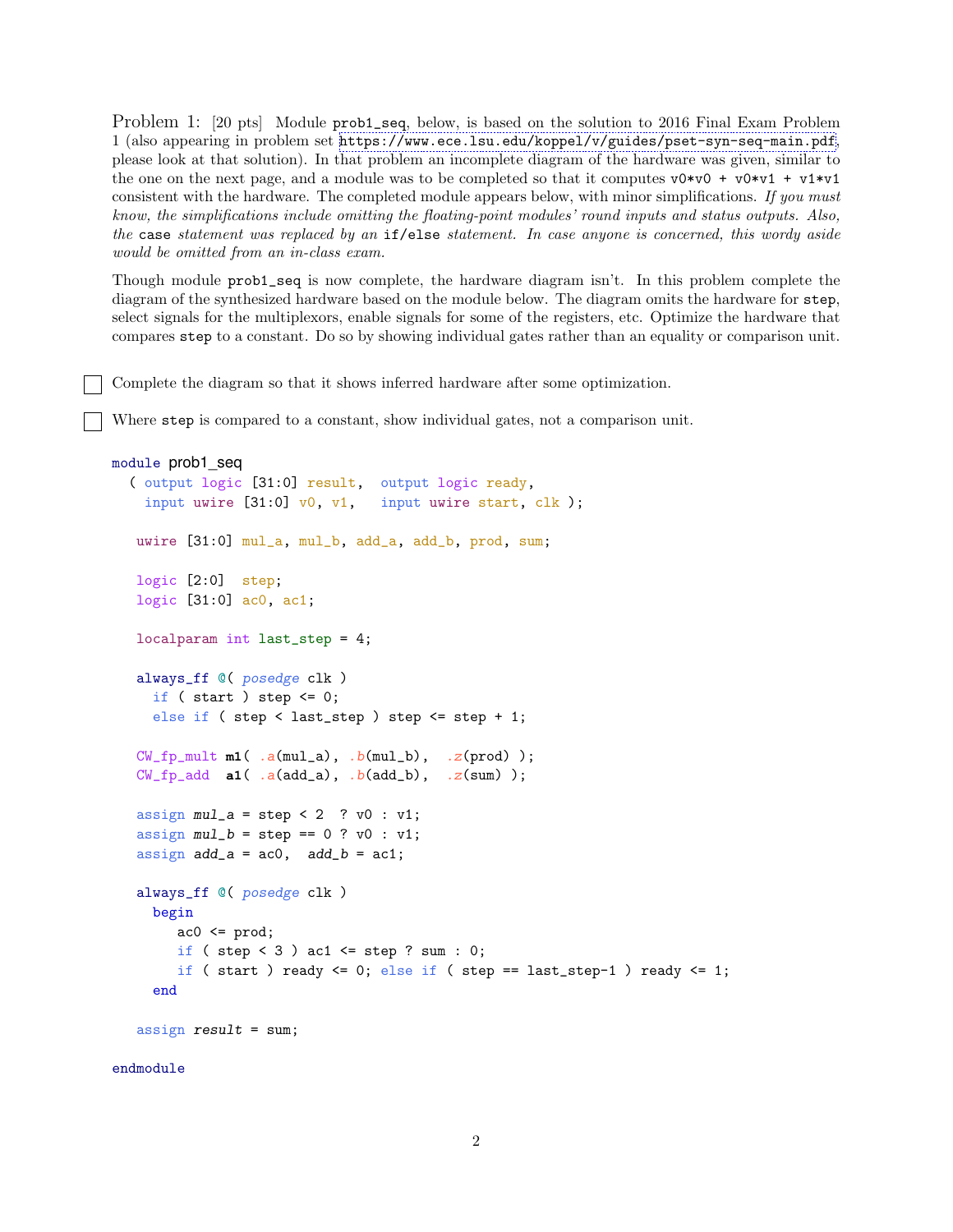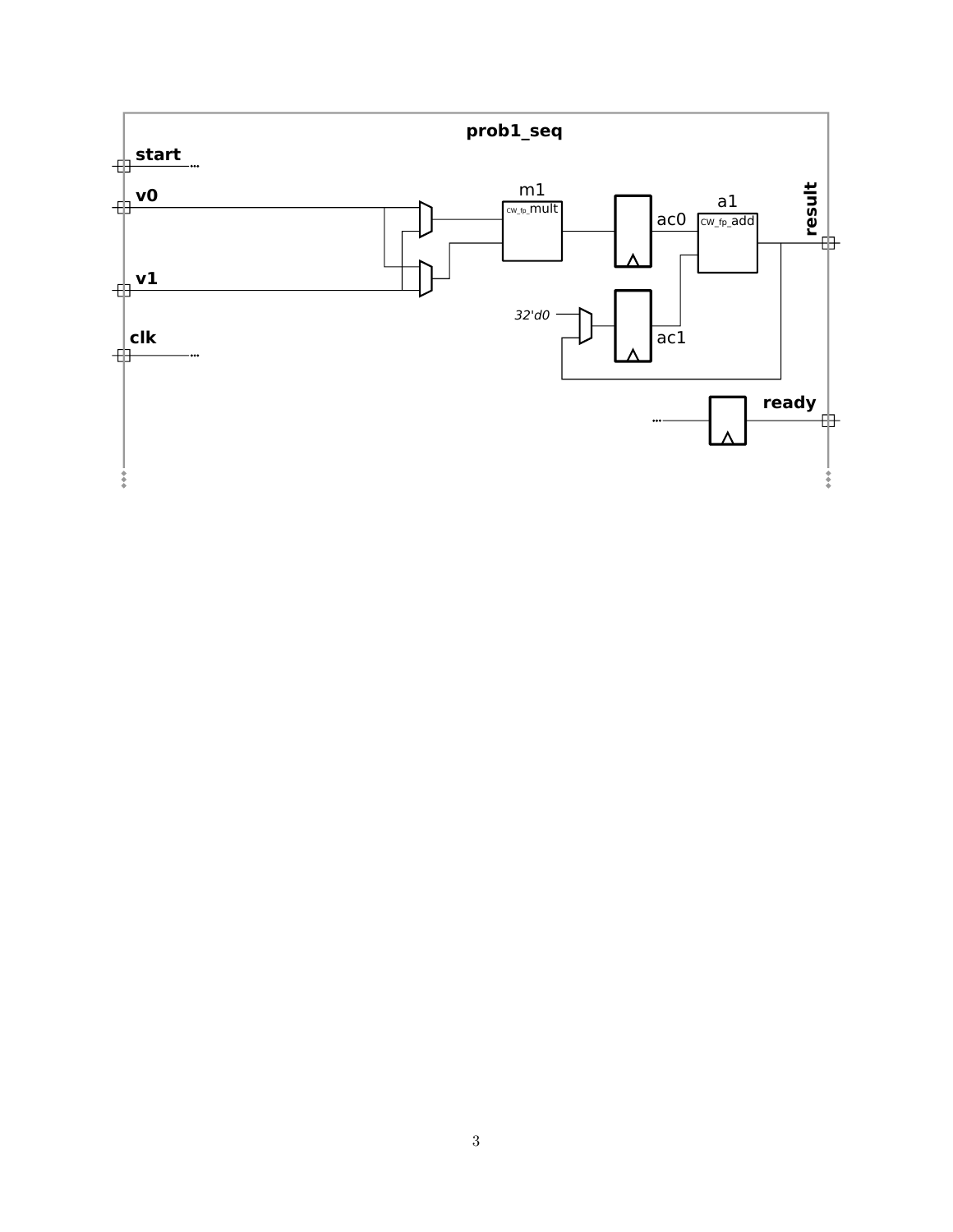Problem 2: [20 pts] Consider again that module from Problem 1 of the 2016 final exam. Appearing below is the start of a Verilog description of a pipelined version of this module. The ports are the same as in the sequential version from the previous problem, however the module must operate in pipelined fashion, meaning that a new v0, v1 pair could arrive at the inputs each cycle.

Complete the module. Two floating-point units are instantiated for your convenience. Add floating-point and other hardware as needed.

Complete module so that it operates in pipelined fashion.

```
module prob1 pipe ( output uwire [31:0] result, output uwire ready,
                         input uwire [31:0] v0, v1, input uwire start, clk);
   uwire [31:0] mul_a, mul_b;
   uwire [31:0] add_a, add_b;
   uwire [31:0] prod, sum;
   // Add or modify FP units and other hardware.
   CW_f<sub>p_mult</sub> m1( .a(mul_a), .b(mul_b), .z(prod) );
   \text{CW\_fp\_add}\quad \texttt{a1}(\ .\ \texttt{a}(\texttt{add\_a}),\ .\ \texttt{b}(\texttt{add\_b}),\ .\ \texttt{z}(\texttt{sum})\ )\,;
```
endmodule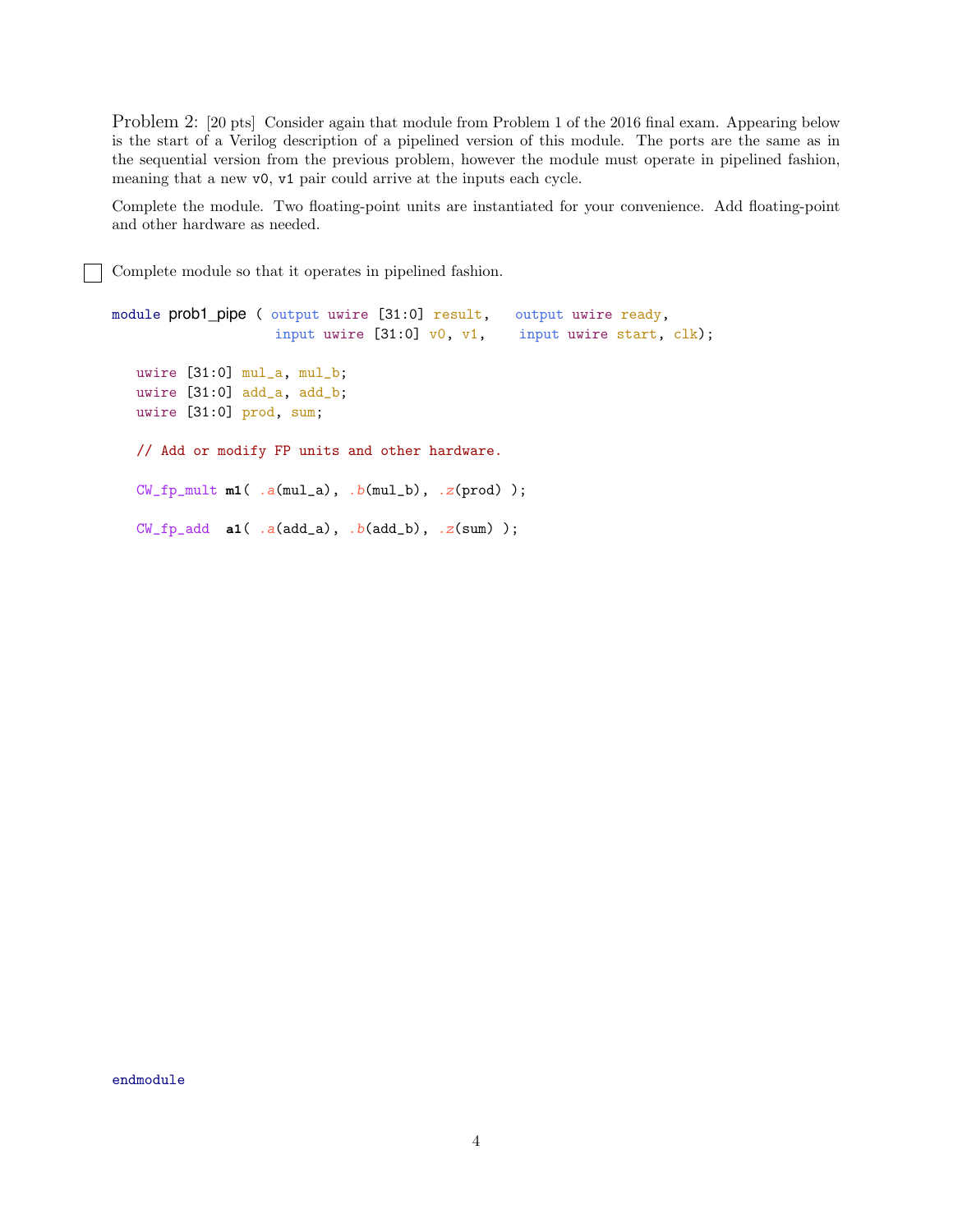Problem 3: [15 pts] Yet again, consider the solution to 2016 Final Exam Problem 1. (The solution appears in the sequential problem set, <https://www.ece.lsu.edu/koppel/v/guides/pset-syn-seq-main.pdf>, feel free to look at it.) Appearing below is an incomplete diagram of the hardware with some timing information shown, and a timing diagram. In this problem several performance measures will be computed based on the simple model.



Let  $t_m = 25 u_t$  denote the delay of the CW\_fp\_mult unit and let  $t_a = 20 u_t$  denote the delay of the CW\_fp\_add unit. The arrival times of signals at the multiplexor select inputs and at the ready register are shown boxed in blue. Base the delay of the registers and multiplexors on the simple model.

(a) Determine the clock period for this module using the assumptions above and show the critical path on which this clock period is based.

Determine the clock period.  $\Box$  Show critical path used to determine the clock period.

Show work, and state any assumptions.

(b) Based on your answers above determine the latency and throughput for this calculation.

The latency is:

The throughput is: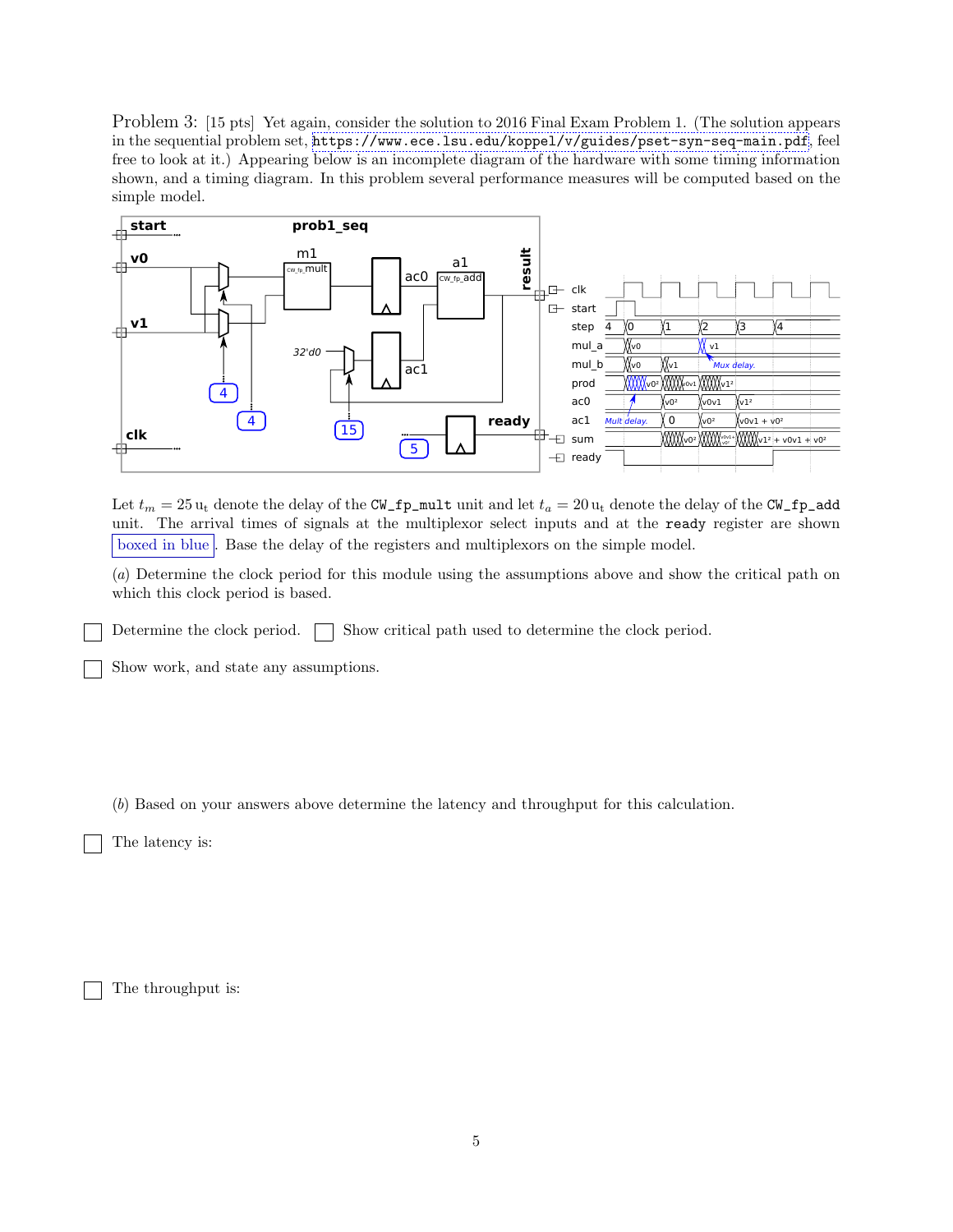Problem 4:  $[10 \text{ pts}]$  The bfa\_tree\_bfas module below has a flaw: It won't compile if  $wp \lt w$ a+wb. That's a big deal, because in many—perhaps most—cases when one multiplies two w-bit integers all one wants is the w least significant bits of the product.

Modify the module so that it will work correctly for values of  $wp \leq w a + w b$ .  $\Box$  Do so in a way that generates less hardware even without optimization of unconnected nets and unread variables.

```
module mult tree bfas #( int wa = 16, int wb = wa, int wp = wa + wb)
   ( output uwire [wp-1:0] prod,
     input uwire [wa-1:0] a, input uwire [wb-1:0] b);
   if (wa == 1) begin
     assign prod = a ? b : 0;end else begin
     localparam int wn = wa / 2;
     localparam int wx = wb + wn;uwire [wx-1:0] prod_lo;
     uwire [wx-1:0] prod_hi;
     mult_tree_bfas #(wn,wb) mlo( prod_lo, a[wn-1:0], b );
      mult_tree_bfas #(wn,wb) mhi( prod_hi, a[wa-1:wn], b );
      assign prod[wn-1:0] = prod\_lo[wn-1:0];
     uwire c[wp-1:wn-1];
      assign c[wn-1] = 0;
     for ( genvar i=wn; i<wx; i++ )
       bfa b(c[i], prod[i], prod_lo[i], prod_hi[i-wn], c[i-1] );
     for ( genvar i=wx; i\leq w+wn; i++ )
       bha b(c[i], prod[i], prod_hi[i-wn], c[i-1] );
     localparam int wz = wp - wx - wn;if (wz > 0) assign prod[wp-1 := wz] = 0;
   end
endmodule
```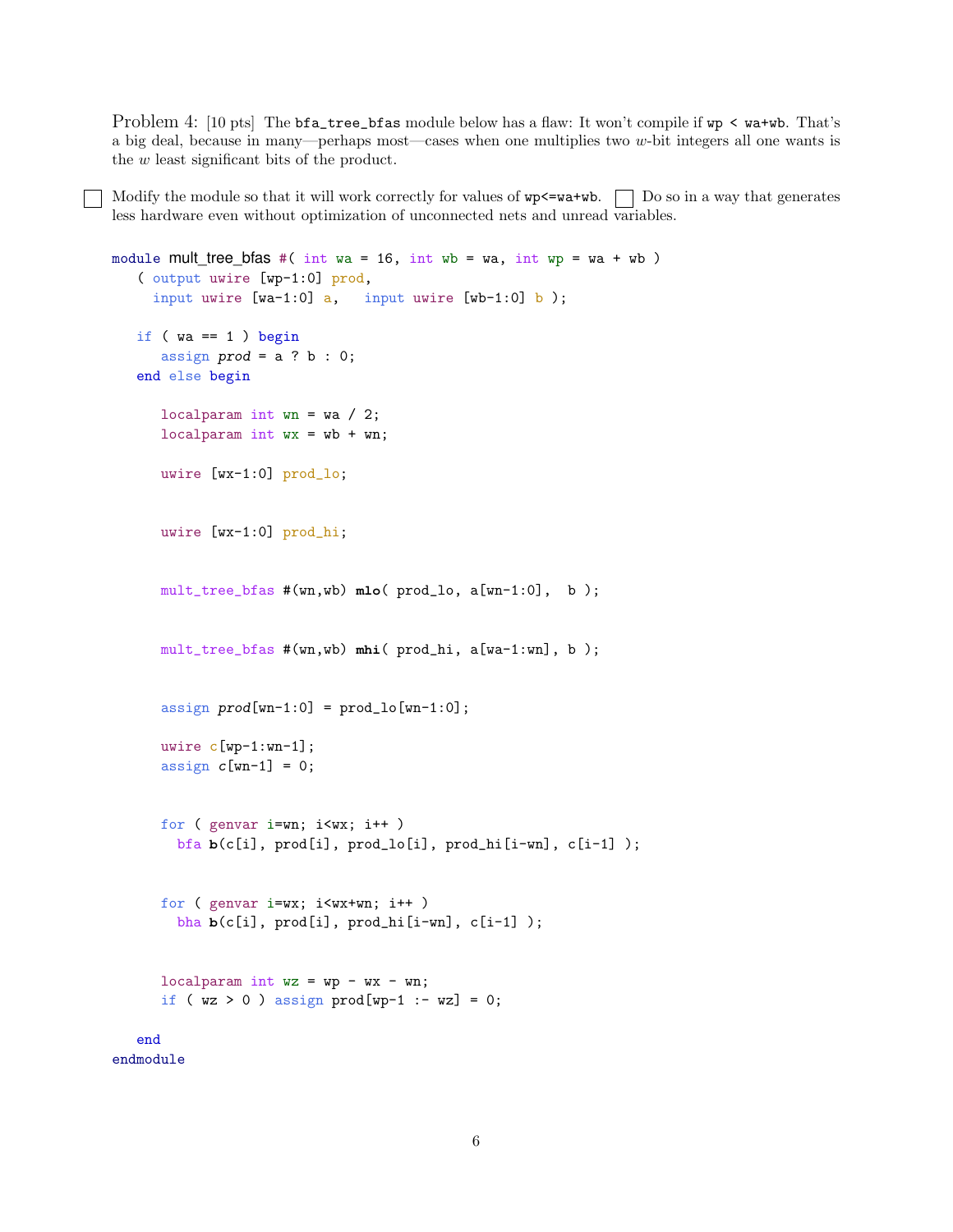Problem 5: [35 pts] Answer each question below.

(a) When is it less expensive to implement design X using an FPGA, and when is it less expensive to implement design  $X$  (the same design) using an ASIC? Cost here refers to the purchase price, not something computed using the simple model.

An FPGA is less expensive for design  $X$  when  $\dots$   $\Box$  Explain.

An ASIC is less expensive for design X when  $\ldots$   $\Box$  Explain.

(b) A testbench is written to verify whether a Verilog module does what it is supposed to do. (It's not just for homework assignments.) Consider a component that could quickly and thoroughly be tested after it has been manufactured.

Is a testbench still necessary for the Verilog description of this component?

Explain.

A company has two testbench teams, the good team, and the okay team. (The good team is much better than the okay team.) Is it better to use the good team (rather than the okay team) for the testbench when the design is being made into an FPGA or when the design is being made into an ASIC?

| Better to use the good team for writing the testbench when fabricating an $\bigcirc$ FPGA or $\bigcirc$ ASIC. |  |  |
|---------------------------------------------------------------------------------------------------------------|--|--|
|---------------------------------------------------------------------------------------------------------------|--|--|

Explain.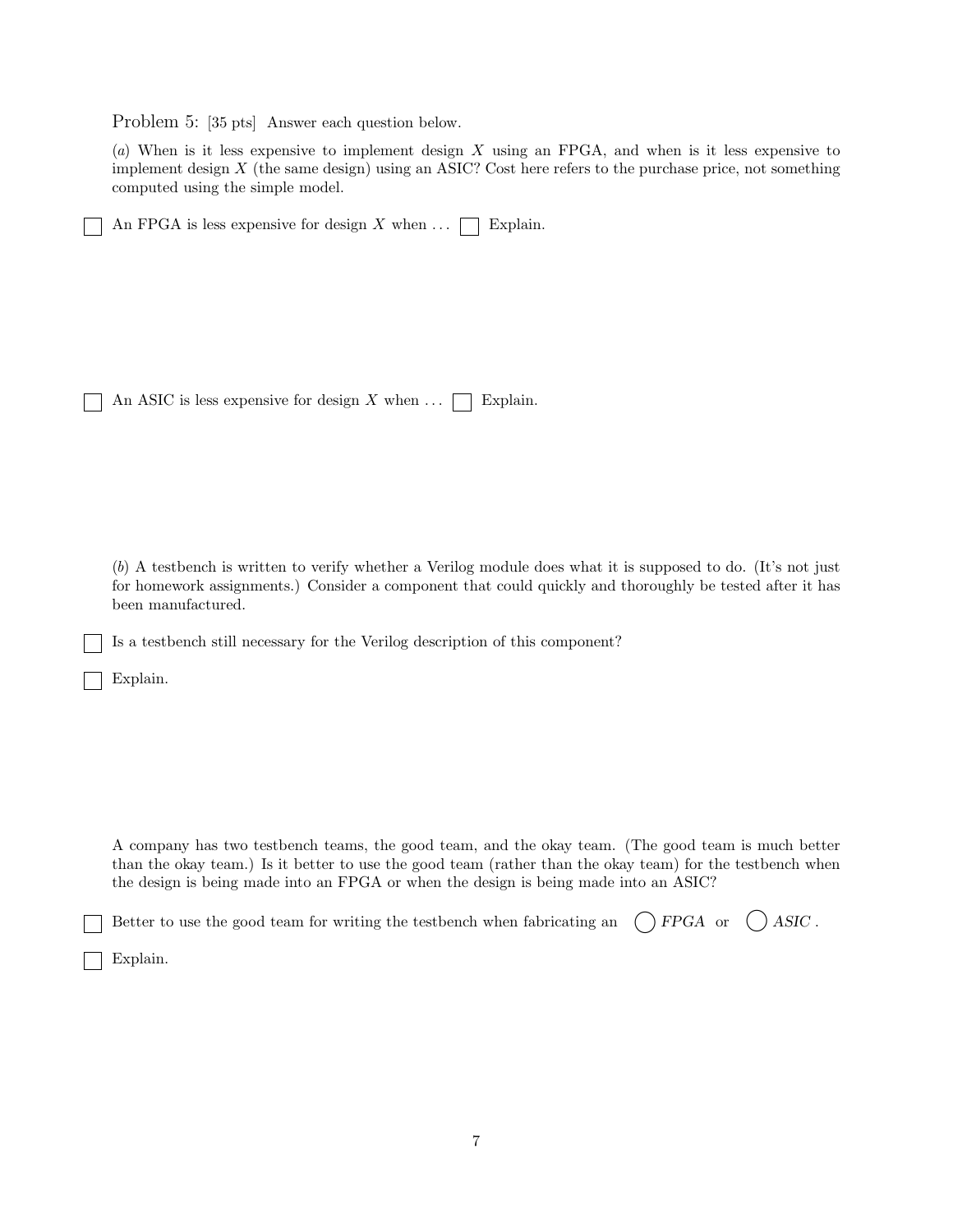(c) In each code fragment below indicate whether the non-blocking assignments are necessary, must be replaced by a blocking assignment, or whether it does not matter which is used. Assume typical use of Verilog.

```
Are the non-blocking assignments \binom{ }{ } necessary, \binom{ }{ } must be replaced by blocking assignments, \binom{ }{ } either
one will work .
```
Explain.

```
// Fragment A
always_comb begin x \le a + y; end // Line 1
always_comb begin a \leq b + c; end // Line 2
```

```
\Box Are the non-blocking assignments \bigcirc necessary, \bigcirc must be replaced by blocking assignments, \bigcirc either
  one will work .
```
Explain.

```
// Fragment B
always_ff @( posedge clk ) begin x \le a + y; end // Line 1
always_ff @( posedge clk ) begin a <= b + c; end // Line 2
```
(d) Consider three ways of designing digital hardware: combinational, sequential, and pipelined.

Sequential hardware is the lowest-cost alternative for many designs. (Some of which appear on this test.) Provide an example of some non-trivial hardware for which a sequential design would not be less expensive than a combinational design. The hardware might compute an arithmetic expression, as does the hardware in Problem 1.

Non-trivial hardware that can't be made less expensive with a sequential design compared with a combinational design. Explain.